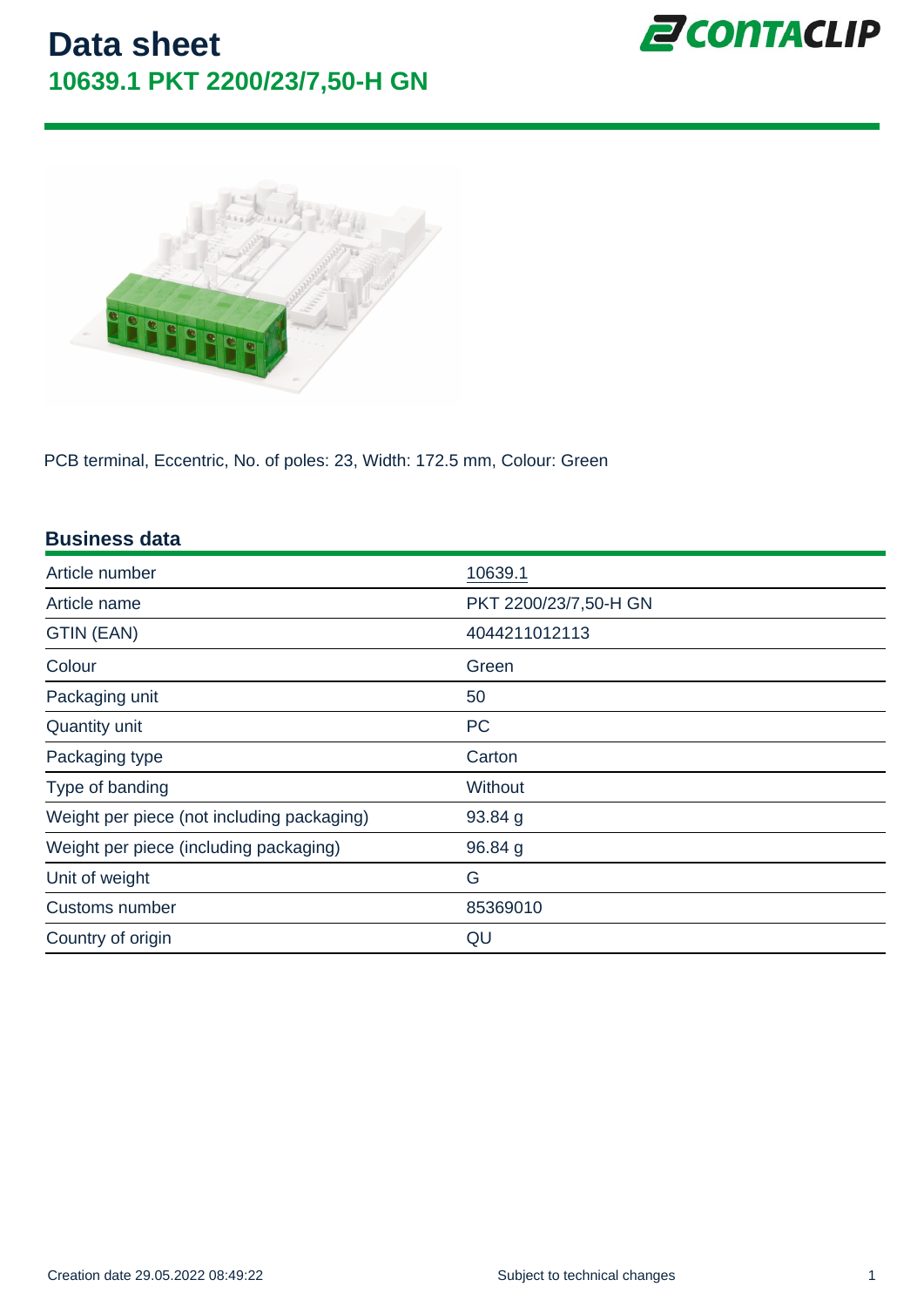

### **Technical data**

| <b>Dimensions</b>          |                       |  |
|----------------------------|-----------------------|--|
| Length                     | 19.5 mm               |  |
| Length of the pin          | $3.5 \text{ mm}$      |  |
| Width                      | 172.5 mm              |  |
| Width left                 | $2.8$ mm              |  |
| Width right                | 4.7 mm                |  |
| Height                     | 18.5 mm               |  |
| Drill hole diameter        | $1.3 \text{ mm}$      |  |
| Diameter of connecting pin | $0.8$ mm              |  |
| Pitch                      | 7.5 mm                |  |
| <b>Ratings</b>             |                       |  |
| Rated voltage              | 450 V                 |  |
| Rated current              | 24 A                  |  |
| Rated cross-section        | $2.5$ mm <sup>2</sup> |  |
| Rated impulse voltage      | 2.5 kV                |  |
| Overvoltage category       | Ш                     |  |
| Contamination degree       | 3                     |  |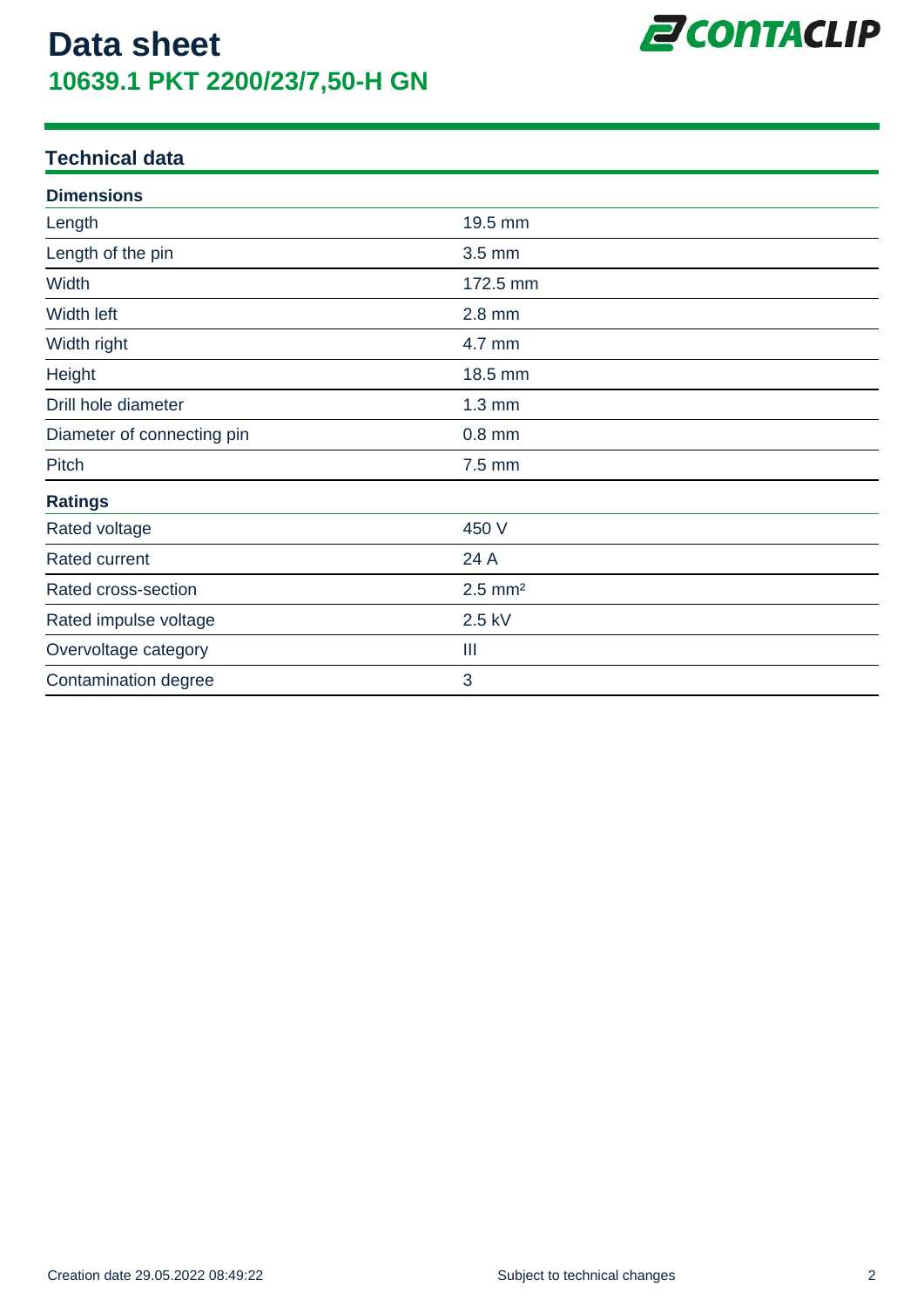

### **Technical data**

| <b>Connection data</b>                                   |                        |
|----------------------------------------------------------|------------------------|
| <b>Connection principle</b>                              | Eccentric              |
| Connection type of PCB                                   | Solder connection      |
| Type of attachment to circuit board                      | Connecting contact     |
| Angle of PCB/wire connection                             | 0°/180° (horizontal)   |
| No. of poles                                             | 23                     |
| Number of levels                                         | 1                      |
| Wire cross-section single-core (rigid) / stranded, min.  | $0.2$ mm <sup>2</sup>  |
| Wire cross-section single core (rigid)/stranded, max.    | $4 \text{ mm}^2$       |
| Wire cross-section stranded, min.                        | $0.2$ mm <sup>2</sup>  |
| Wire cross-section stranded, max.                        | $2.5$ mm <sup>2</sup>  |
| Wire cross-section stranded with wire-end ferrules, min. | $0.25$ mm <sup>2</sup> |
| Wire cross-section stranded with wire-end ferrules, max. | $2.5$ mm <sup>2</sup>  |
| Wire cross-section AWG, min.                             | 30                     |
| Wire cross-section AWG, max.                             | 12                     |
| Stripping length                                         | 9 mm                   |
| <b>Screw threading</b>                                   | M 2,5                  |
| Torque                                                   | 0.5 Nm                 |
| <b>Materials</b>                                         |                        |
| Insulation housing                                       | Polyamide 6.6          |
| Flammability class UL 94                                 | $V-0$                  |
| Working temperature, min.                                | $-30 °C$               |
| Working temperature, max.                                | 105 °C                 |
| Eccentric                                                | <b>Steel</b>           |
| Clamping cage                                            | <b>Steel</b>           |
| Screws                                                   | <b>Steel</b>           |
| Soldering lug                                            | Copper alloy           |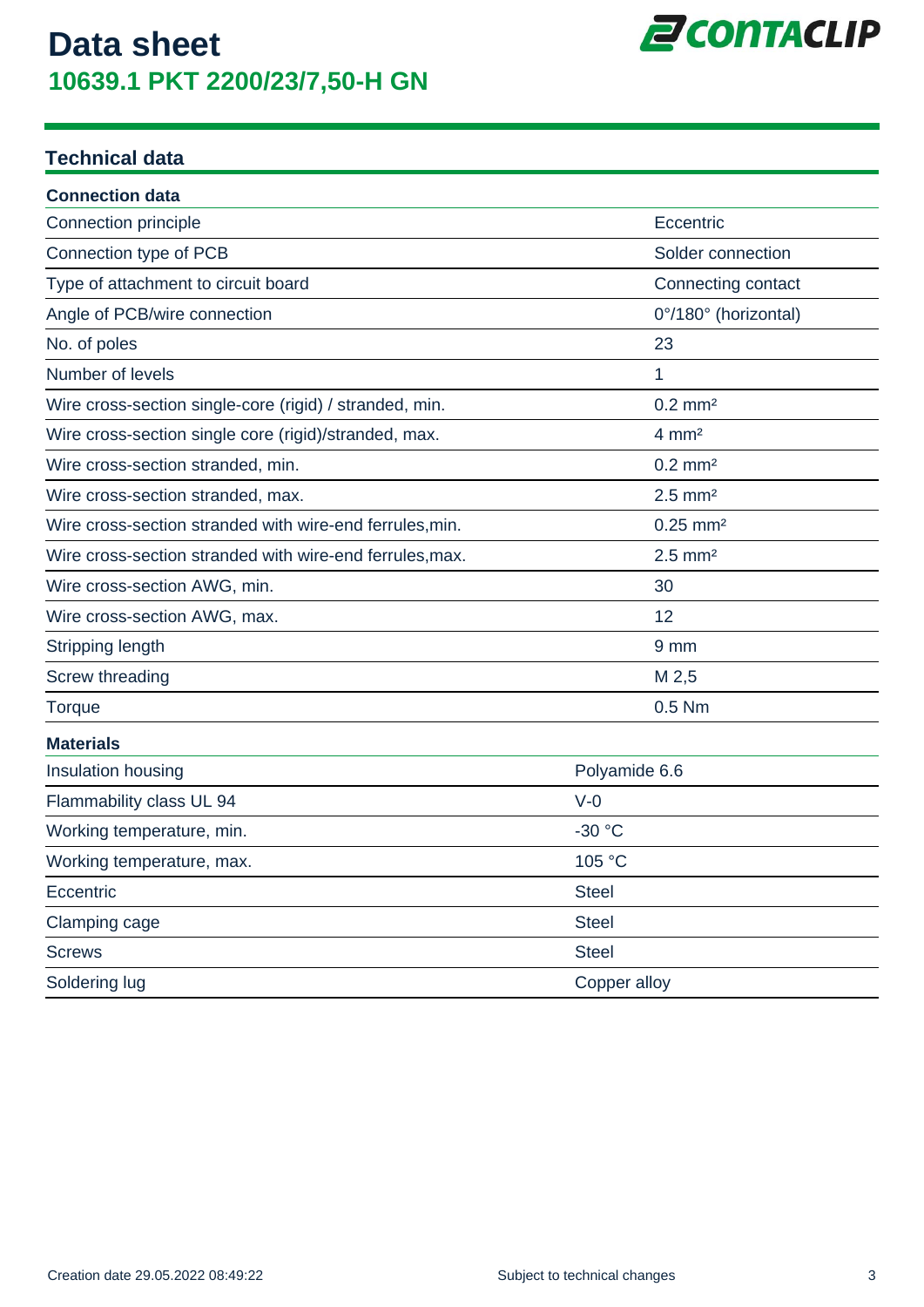

### **Technical data**

| <b>Further technical data</b>                  |                  |
|------------------------------------------------|------------------|
| Storage temperature, min.                      | $-40 °C$         |
| Storage temperature, max.                      | 105 °C           |
| <b>Insulation resistance</b>                   | 1*10^13 Ohm x cm |
| Creepage-current resistance                    | <b>CTI 600</b>   |
| Glow wire flammability index GWFI              | <b>GWFI 850</b>  |
| GWFI after-glow time                           | 30 Sek.          |
| Glow wire ignition temperature GWIT            | GWIT 775 °C      |
| <b>GWIT</b> exposure time                      | 5 Sek.           |
| Connection cycles, in compliance with standard | 5                |
| Recommended wave soldering temperature         | 265 °C           |
| Recommended wave soldering duration, min.      | 3 Sek.           |
| Recommended wave soldering duration, max.      | 4 Sek.           |
| <b>Environmental Product Compliance</b>        |                  |
| <b>REACH Conform</b>                           | <b>No</b>        |
| <b>REACH Reference date</b>                    | 2022-01-17       |
| <b>REACH Candidate Substance Note</b>          | <b>No</b>        |
| <b>REACH CAS 1 Substance</b>                   | <b>LEAD</b>      |
| <b>REACH CAS 1 Percent minimal</b>             | 0.1%             |
| <b>REACH CAS 1 Percent maximum</b>             | 4 %              |
| <b>REACH CAS 1 Number</b>                      | 7439-92-1        |
| RoHS Conform                                   | yes              |
| RoHS Exception rule                            | 6 <sub>c</sub>   |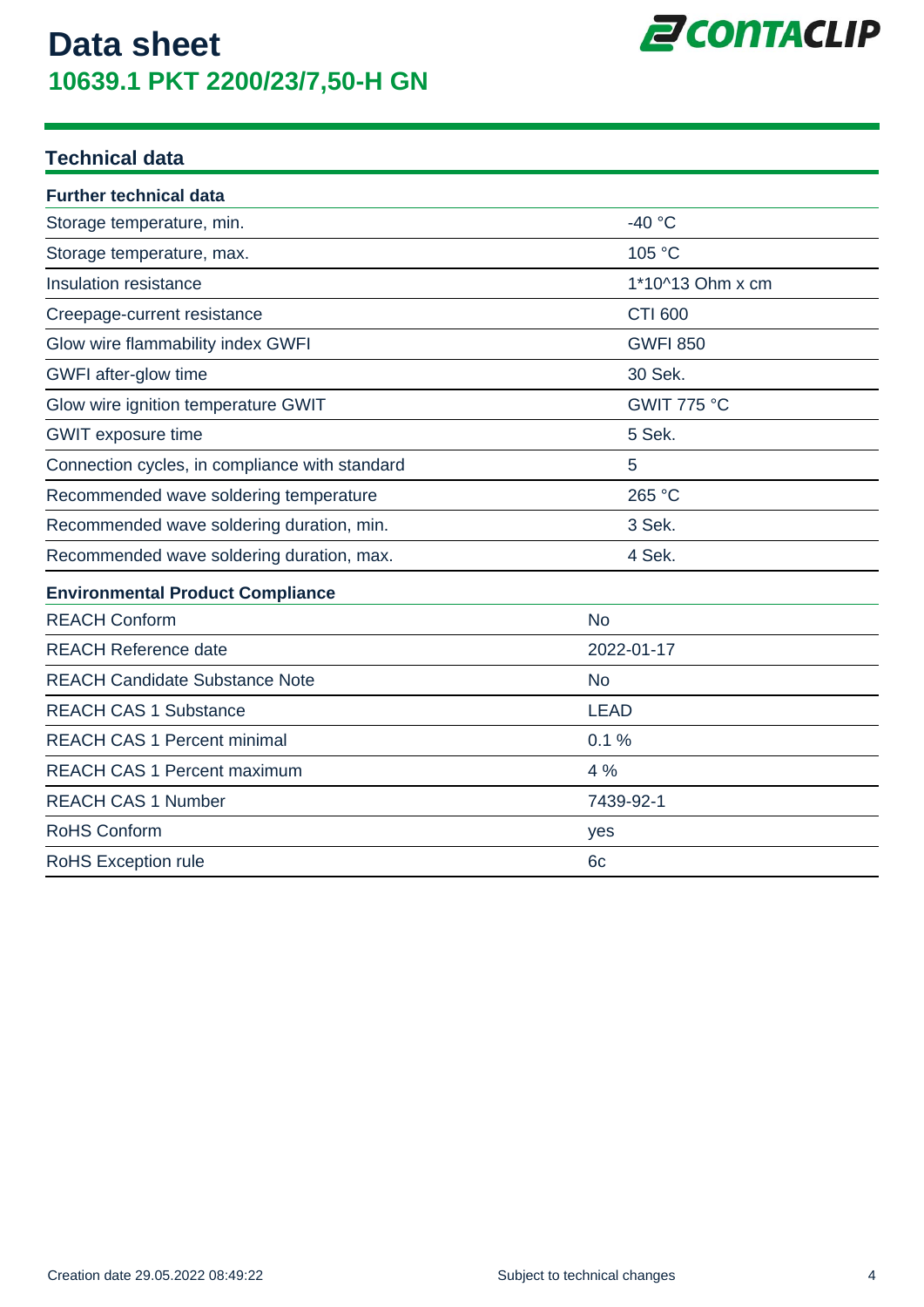

### **Approvals**

| cUL Recognized                                       |                 |
|------------------------------------------------------|-----------------|
| cUL approval                                         | CSA 22.2 No.158 |
| cUL Usegroup B: rated voltage                        | 300 V           |
| cUL Usegroup B: rated current                        | 20 A            |
| cUL Usegroup C: rated voltage                        | 150 V           |
| cUL Usegroup C: rated current                        | 20 A            |
| cUL Usegroup D: rated voltage                        | 300 V           |
| cUL Usegroup D: rated current                        | 10 A            |
| cUL wire cross-section single-core (rigid) AWG, min. | 30              |
| cUL wire cross-section single-core (rigid) AWG, max. | 12              |
| cUL wire cross-section stranded AWG, min.            | 30              |
| cUL wire cross-section stranded AWG, max.            | 12              |
| cUL torque                                           | 0.5 Nm          |
| cUL wire material                                    | Cu              |
| cUL Recognized                                       | 1               |
| <b>UL Recognized</b>                                 |                 |
| UL approval                                          | <b>UL 1059</b>  |
| UL Usegroup B: rated voltage                         | 300 V           |
| UL Usegroup B: rated current                         | 20 A            |
| UL Usegroup C: rated voltage                         | 150 V           |
| UL Usegroup C: rated current                         | 20 A            |
| UL Usegroup D: rated voltage                         | 300 V           |
| UL Usegroup D: rated current                         | 10 A            |
| UL wire cross-section single-core (rigid) AWG, min.  | 30              |
| UL wire cross-section single-core (rigid) AWG, max.  | 12              |
| UL wire cross-section stranded AWG, min.             | 30              |
| UL wire cross-section stranded AWG, max.             | 12              |
| UL wire material                                     | Cu              |
| UL factory wiring                                    | 1               |
| UL field wiring                                      | 1               |
| <b>UL Recognized</b>                                 | 1               |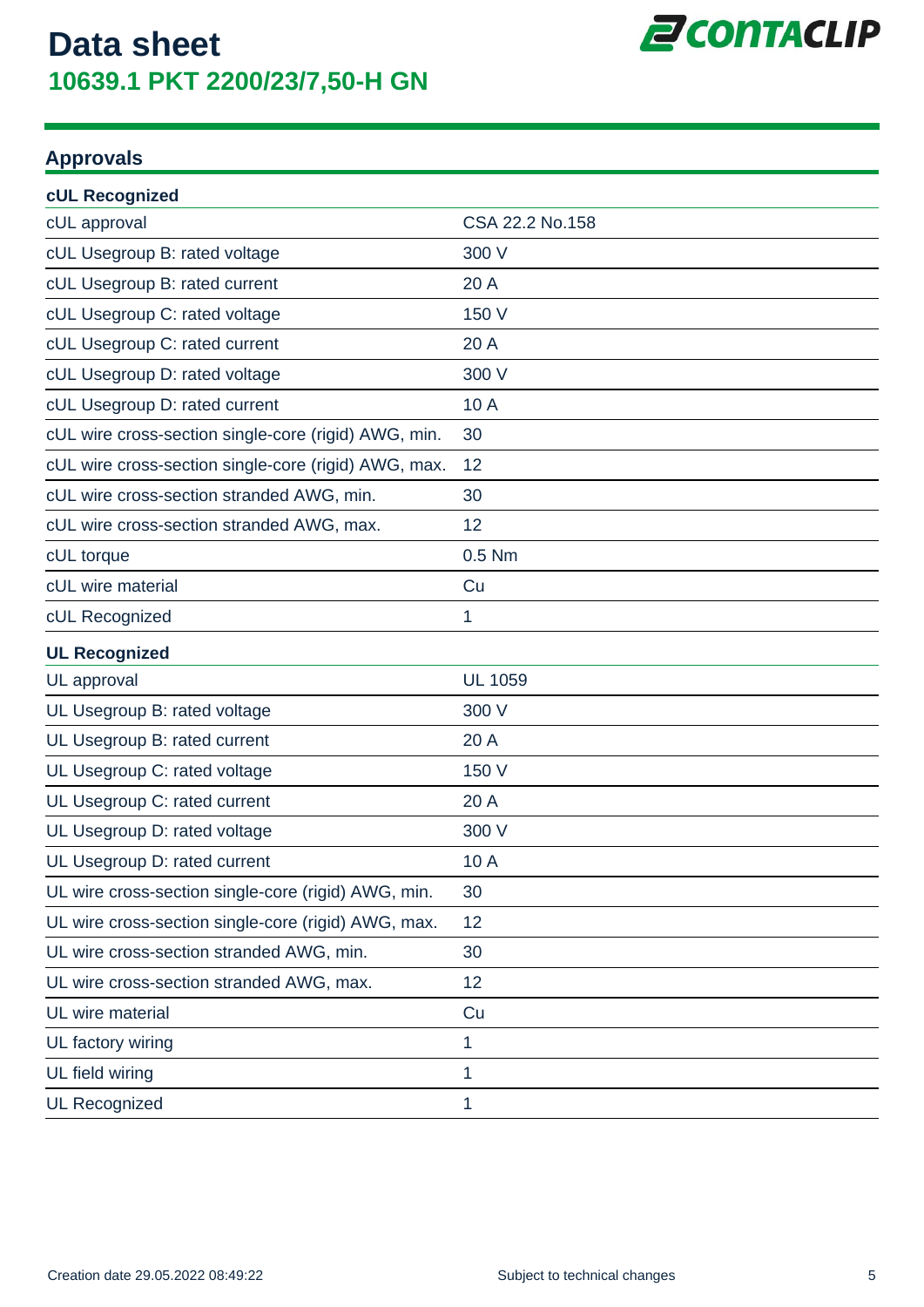

### **Approvals**

| <b>VDE approval</b>                                 |                       |
|-----------------------------------------------------|-----------------------|
| <b>VDE</b> approval                                 | <b>DIN EN 60998</b>   |
| VDE approval granted                                | yes                   |
| VDE rated voltage                                   | 450 V                 |
| <b>VDE</b> rated current                            | 24 A                  |
| VDE rated current wire cross-section rigid, max.    | 24 A                  |
| VDE rated current wire cross-section stranded, max. | 24 A                  |
| VDE rated impulse voltage                           | 2.5 kV                |
| VDE wire cross-section rigid, min.                  | $0.5$ mm <sup>2</sup> |
| VDE wire cross-section rigid, max.                  | $2.5$ mm <sup>2</sup> |
| VDE wire cross-section stranded, min.               | $0.5$ mm <sup>2</sup> |
| VDE wire cross-section stranded, max.               | $2.5$ mm <sup>2</sup> |
| VDE screw threading                                 | M 2,5                 |
| <b>VDE</b> torque                                   | $0.5$ Nm              |
| VDE overvoltage category                            | Ш                     |
| VDE contamination degree                            | 3                     |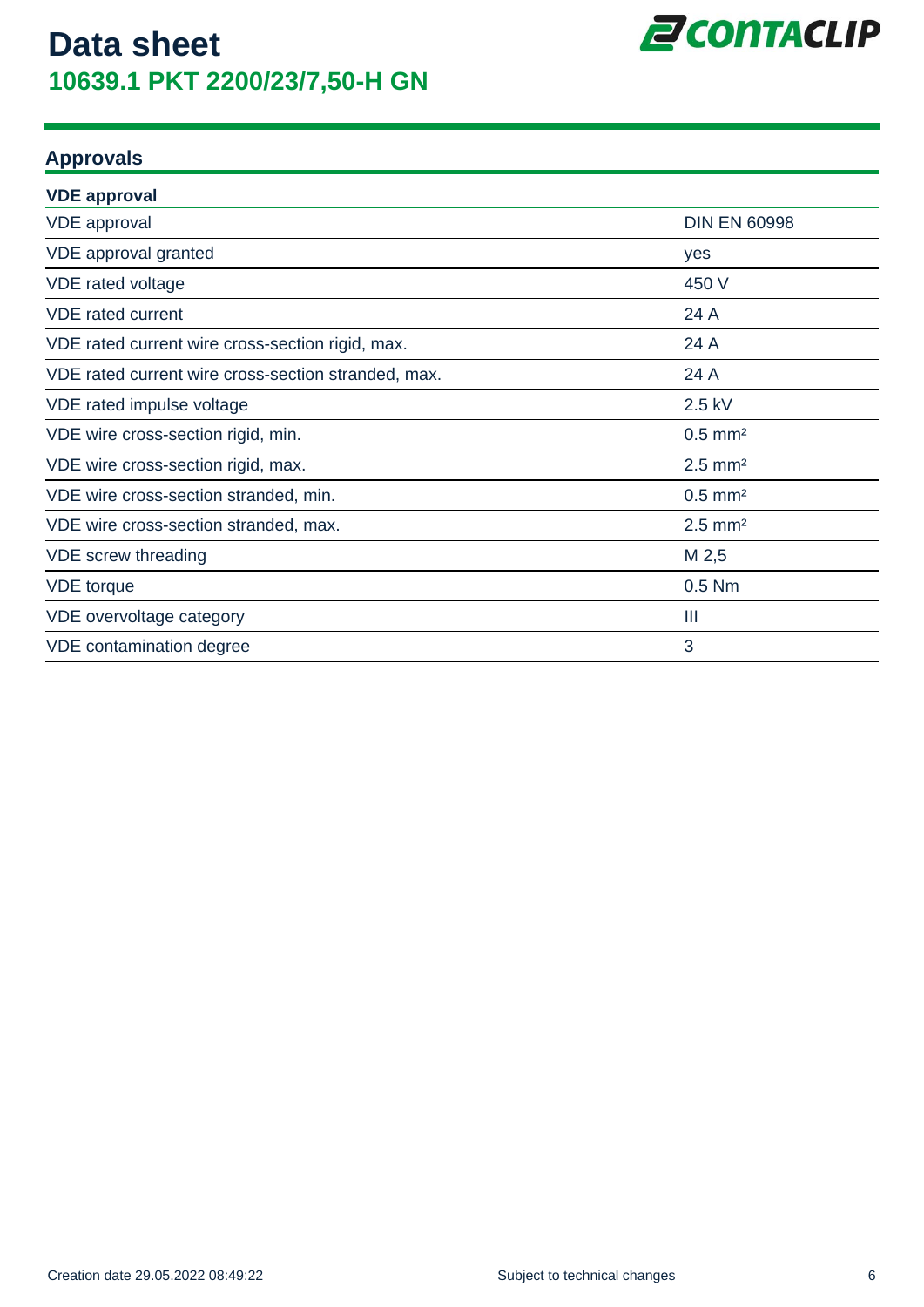![](_page_6_Picture_1.jpeg)

### **Media**

![](_page_6_Figure_3.jpeg)

![](_page_6_Picture_4.jpeg)

![](_page_6_Figure_5.jpeg)

![](_page_6_Picture_6.jpeg)

![](_page_6_Picture_8.jpeg)